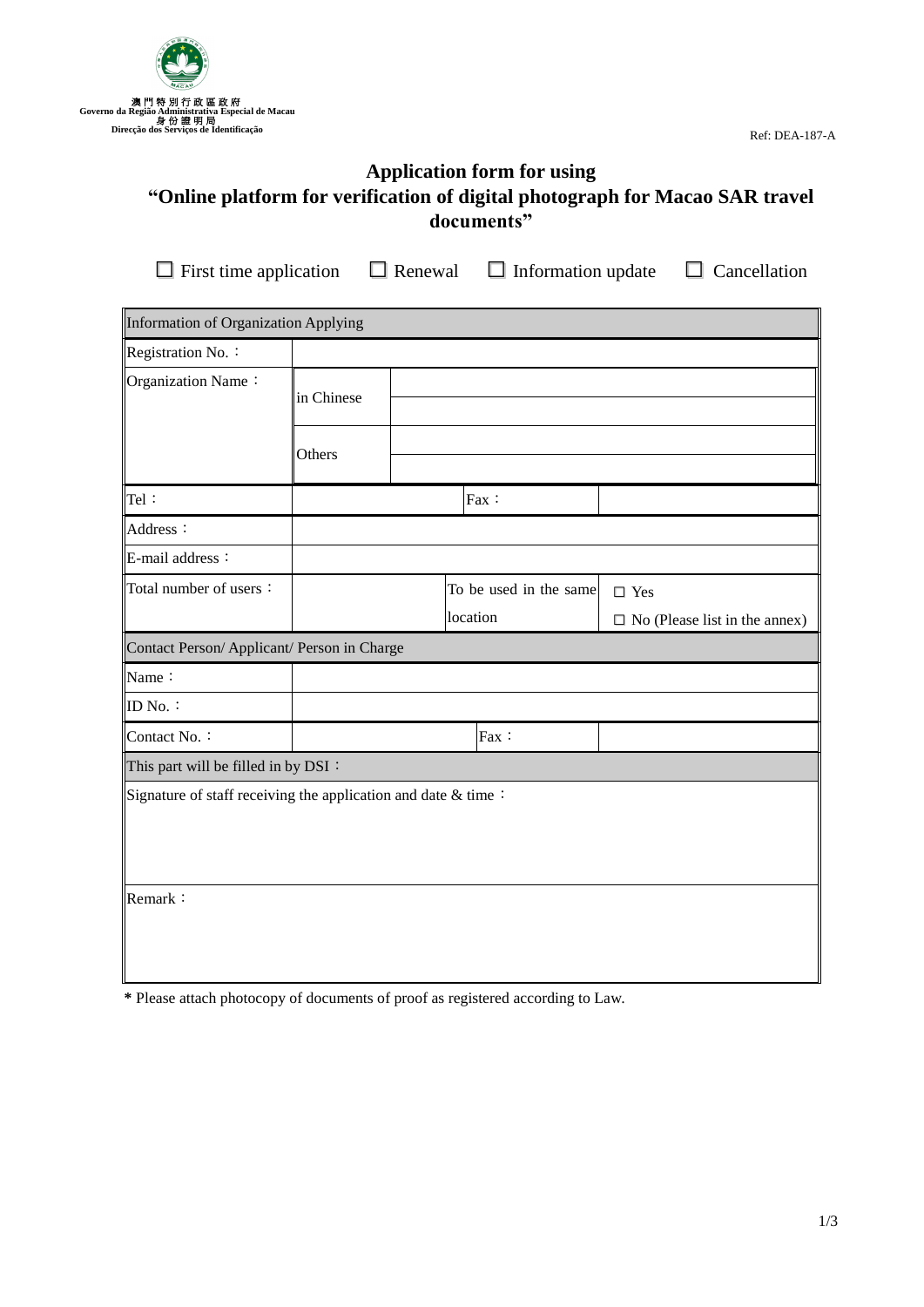

|                | Annex (Please list the address of the different locations & the number of users respectively) |  |
|----------------|-----------------------------------------------------------------------------------------------|--|
| $\mathbf{1}$   | Address:                                                                                      |  |
|                | No. of users:                                                                                 |  |
| $\overline{2}$ | Address:                                                                                      |  |
|                | No. of users:                                                                                 |  |
| $\mathfrak{Z}$ | Address:                                                                                      |  |
|                | No. of users:                                                                                 |  |
| $\overline{4}$ | Address:                                                                                      |  |
|                | No. of users:                                                                                 |  |
| 5              | Address:                                                                                      |  |
|                | No. of users:                                                                                 |  |
| 6              | Address:                                                                                      |  |
|                | No. of users $\colon$                                                                         |  |
| $\overline{7}$ | Address:                                                                                      |  |
|                | No. of users:                                                                                 |  |
| 8              | Address:                                                                                      |  |
|                | No. of users:                                                                                 |  |
| 9              | Address:                                                                                      |  |
|                | No. of users:                                                                                 |  |
| 10             | Address:                                                                                      |  |
|                | No. of users:                                                                                 |  |
| 11             | Address:                                                                                      |  |
|                | No. of users:                                                                                 |  |
| 12             | Address:                                                                                      |  |
|                | No. of users:                                                                                 |  |
| 13             | Address:                                                                                      |  |
|                | No. of users:                                                                                 |  |
| 14             | Address:                                                                                      |  |
|                | No. of users:                                                                                 |  |
| 15             | Address:                                                                                      |  |
|                | No. of users:                                                                                 |  |
| $16\,$         | Address:                                                                                      |  |
|                | No. of users:                                                                                 |  |